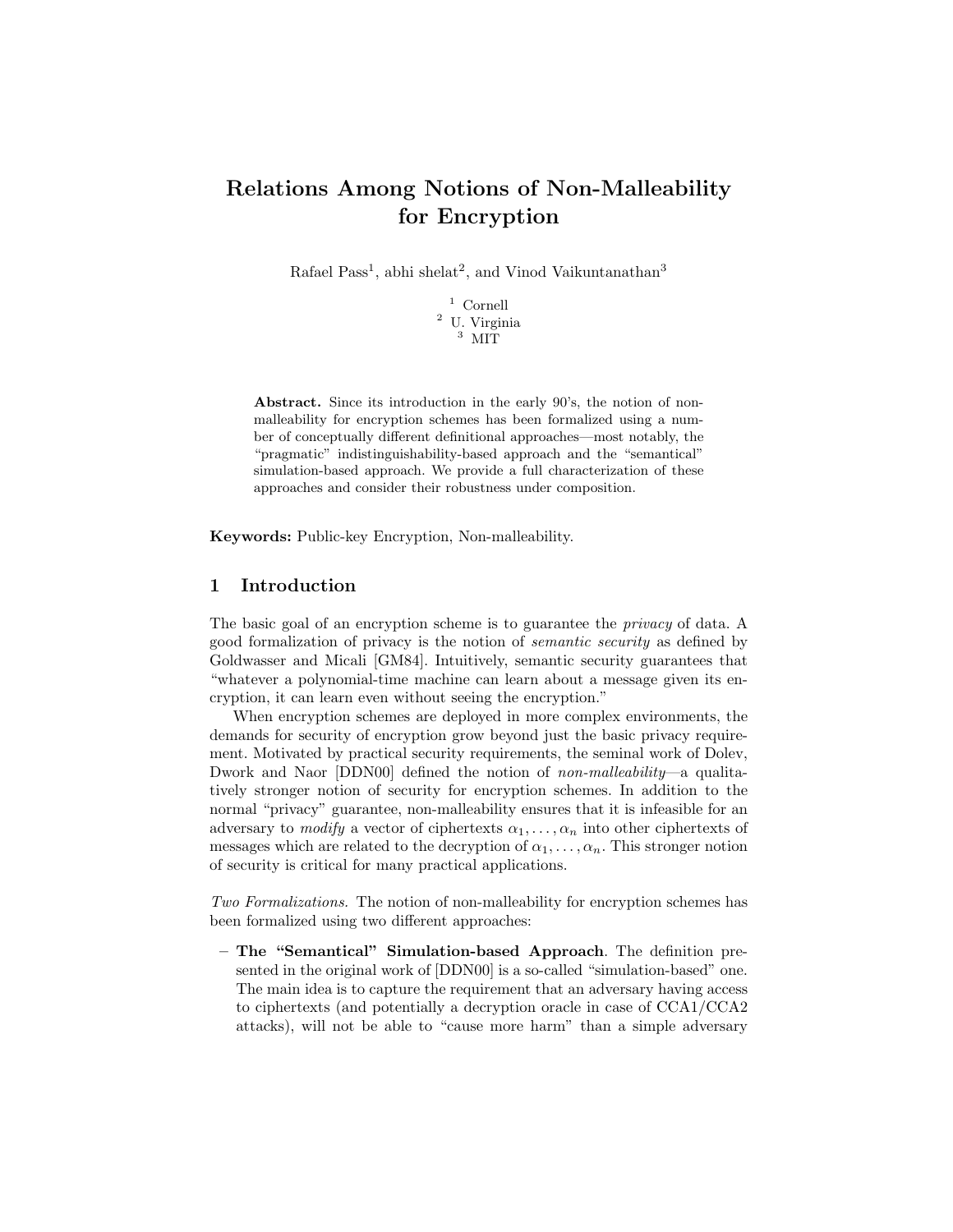that does not see any ciphertexts and does not have access to a decryption oracle. This simulation-based definition of non-malleability is denoted SIM-NME, and like semantic security, the goal of this definition is to capture the "meaning" of non-malleability. As a result, it is often harder to directly prove that a scheme meets the simulation-based definition.

– The "Pragmatic" Indistinguishability-based Approach. Bellare et.al. present a "comparison-based" formalization of non-malleability [BDPR98]. This notion does away with the "simulator" used in [DDN00] and instead captures non-malleability through an indistinguishability-style definition. Other indistinguishability-based definitions appear in [BS99,PSV06]. We denote by IND-NME the indistinguishability-based approach to defining nonmalleability. The goal of this indistinguishability-based approach is to provide definitions that are easier to "work with."

Just as Goldwasser and Micali [GM84] show equivalence between simulationbased and indistinguishability-based definitions of secrecy, Bellare and Sahai [BS06] (clarifying [BS99]) show an equivalence between the simulation-based and the indistinguishability-based approach to defining non-malleability. As we discuss later, their proof however makes certain implicit assumptions on the type of encryption schemes used. As far as we know, equivalences for general encryption schemes are not known.

Composition and Invalid Ciphertexts. In practice, encryption schemes must guarantee security also when an adversary receives encryptions of multiple messages. It is well known that for the traditional definition of secrecy, "singlemessage" security implies "multi-message" security – we say that the definition is closed under composition. It would be desirable to have a definition of nonmalleability that composes (i.e., for which non-malleability for a single message implies non-malleability for multiple messages).

It turns out that this property is highly sensitive to the way non-malleability is formalized. As pointed out by Pass, shelat and Vaikuntanathan [PSV06], there is some ambiguity in the original work of Dolev, Dwork and Naor [DDN00] about how to treat an adversary that sometimes produces *invalid* ciphertexts as part of its output. Whereas the intuitive description of the "spirit" of non-malleability considers an adversary successful if it is able to output ciphertexts that are related to the ciphertexts it receives, the formal definition does not consider an adversary who outputs an invalid ciphertext (even if this event is correlated with the input ciphertexts it receives). It is shown in [PSV06] that for the case of chosen-plaintext attacks, this (seemingly minor) issue becomes critical in certain (traditional) applications, and is also essential for proving composability of non-malleability. In both situations a stronger definition, which does not automatically fail an adversary which outputs an invalid ciphertext, is sufficient, whereas the weaker (traditional one) is not. We denote by SIM-NME', IND-NME' these stronger variants of SIM-NME, IND-NME (which are in-line with the definitions of [PSV06,BS06]).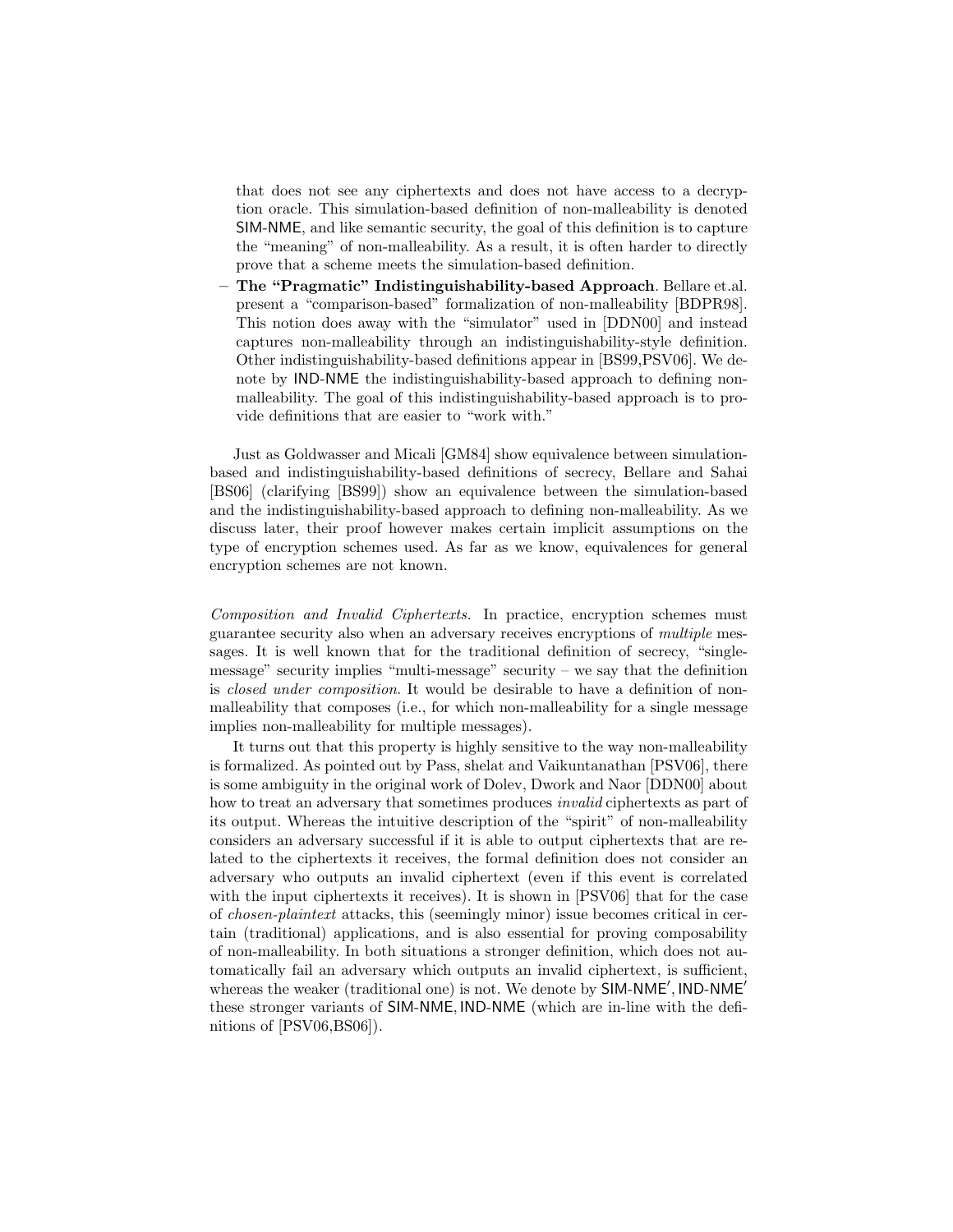### 1.1 Our results

We may thus broadly categorize definitions of non-malleability into two major groups: "simulation-based" and "indistinguishability-based," and each with two sub-groups: "invalid-allowing" and "invalid-prohibiting." In this paper we first fully characterize the relationship among the different definitional approaches outlined above. Secondly, we consider the robustness of each of the definitions under a natural (and highly desirable) notion of composition. Our motivation is to clarify the definitional imbroglio surrounding the notions. To so do, we present a unified way of defining non-malleability according the above-mentioned different approaches. We furthermore believe that our definitions provide the simplest and cleanest way to formalize non-malleability according to these approaches.

Relations Between Definitions. Our results are as follows.

- 1. The Case of Invalid-Allowing Definitions For the case of invalid-allowing definitions, we obtain a separation between the simulation-based definition of non-malleability, SIM-NME', and indistinguishability-based definition, IND-NME'. In particular, under CCA1 or CCA2 attacks, SIM-NME' is *strictly* stronger than IND-NME', whereas under CPA attacks they are equivalent.
- 2. The Case of Invalid-Prohibiting Definitions For the case of invalid-prohibiting definitions, the simulation-based definition, SIM-NME is equivalent to the indistinguishability-based definition IND-NME, under all attacks (i.e., CPA, CCA1 and CCA2).
- 3. The Relation between Invalid-Allowing and -Prohibiting Definitions The first approach to defining non-malleability is strictly stronger than the second one. In fact, this holds under all attacks in the simulation-based notion, and under CCA1 and CPA attacks for the indistinguishability-based notion.

A full characterization of the different definitions is summarized in the table below. The starred results appear in either [DDN00] and/or [BDPR98].

| ATTACK           | <b>RELATIONSHIPS</b>                                                                 |
|------------------|--------------------------------------------------------------------------------------|
| $_{\rm CCA2}$    | $SIM\text{-}NME'$ > IND-NME' = SIM-NME = $*$ IND-NME = $*$ IND                       |
| CCA <sub>1</sub> | $SIM\text{-}NME'$ > $IND\text{-}NME'$ > $SIM\text{-}NME$ = $IND\text{-}NME$ >* $IND$ |
| <b>CPA</b>       | $SIM\text{-}NME' = IND\text{-}NME' > SIM\text{-}NME = IND\text{-}NME >^* IND$        |

Results Concerning Practical Schemes and Restricted Message Spaces. Many practical and efficient encryption schemes only work for restricted message spaces. For example, the El Gamal and Cramer-Shoup schemes work for messages that are elements of some finite group. While it seems natural for the above equivalences to also hold for this special class of encryption schemes, we show in §5 that this intuition is not true. In particular, we show that also for the case of CCA2 attacks, SIM-NME is strictly stronger than IND-NME. Thus, somewhat surprisingly,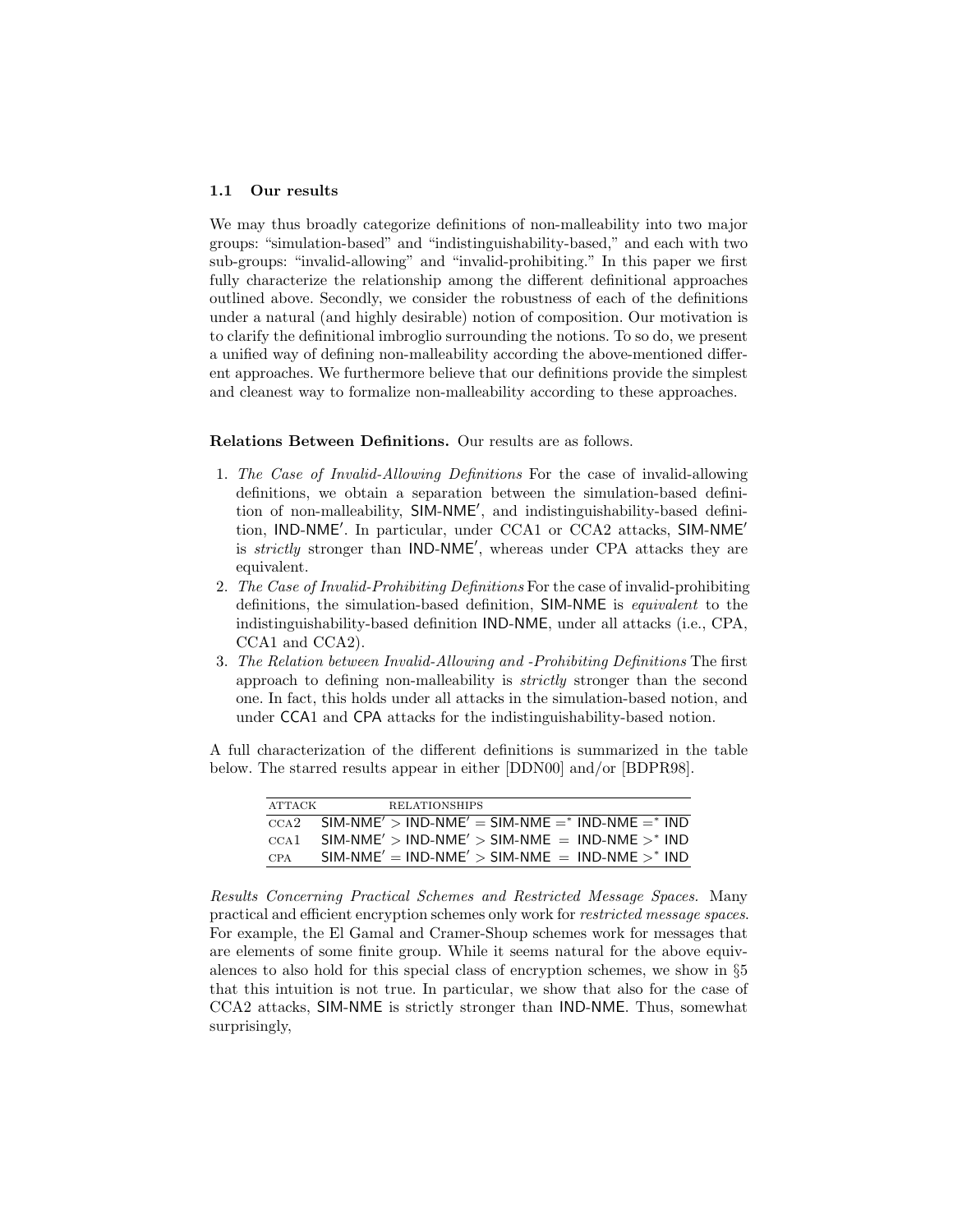For restricted message spaces, "simple" IND-CCA2 security does not imply the original semantical (simulation-based) definition of non-malleability.

This stands in sharp contrast to the result of [DDN00,BDPR98] showing that IND-CCA2 indeed is equivalent SIM-NME for the case of full messages spaces.

Why Simulation-based Non-malleability is Desirable. Many practical system attacks such as buffer overflows rely on creating a situation in which a process is fed unexpected input. With this in mind, consider an encryption scheme which has been dutifully designed so that an adversary cannot produce a ciphertexts which decrypt to a certain output value (say  $\perp$ ). A system designer might employ this scheme in a process, and rely on the fact that such inputs cannot be produced by the decrypting algorithm for the correctness of the process.

Now suppose that the adversary might have a way to implement a CCA2 attack. A cryptographer may be content to prove that their encryption scheme is IND-CCA2-secure. However, the systems' practitioner may require something more. She would like the guarantee that even if the adversary has a decryption oracle, the adversary will be unable to "do any more harm" than if the adversary did not have the decryption oracle. In other words, the adversary will be unable to produce unexpected outputs in this case as well—and so the practitioner's original assumptions are still valid. In essence, the situation calls for simulationbased security.

Remarks. As shown by Canetti [Can01], a Universally Composable (UC) implementation of an "idealized" encryption functionality  $\mathcal{F}_{pke}$  is equivalent to IND-CCA2-secure encryption. Furthermore, the UC definition of security is a semantical notion which provides security under arbitrary concurrent executions; in particular UC security provides security with respect to man-in-the-middle attacks. However, the definition of  $\mathcal{F}_{pke}$  allows a corrupted sender to make an honest receiver decrypt a ciphertext to any arbitrary string (and not only those in the domain of the encryption function) even if this was not possible in a stand-alone setting; as such UC encryption does not satisfy the above desiderata. We also mention that Goldreich [Gol04] presents a similar semantical (simulation-based) definition of non-malleability, which is equivalent to (simple) indistinguishability under CCA2 attacks; this definition too does not prevent a corrupted sender from making an honest receiver decrypt a ciphertext to any arbitrary string.<sup>4</sup>

Additional equivalences. To further clarify the semantical relation between the various notions, we present additional equivalences for certain restricted encryption schemes: Concisely, a scheme which is IND-NME secure and for which it is possible to efficiently produce a ciphertext which decrypts to every output in

<sup>4</sup> On a high-level, the difference between SIM-NME and the definition of [Gol04] is that in the latter, the simulator is required to output *plaintexts* that are indistinguishable from the messages the adversary encrypts, whereas in the former the simulator must do the same as the adversary and output ciphertexts.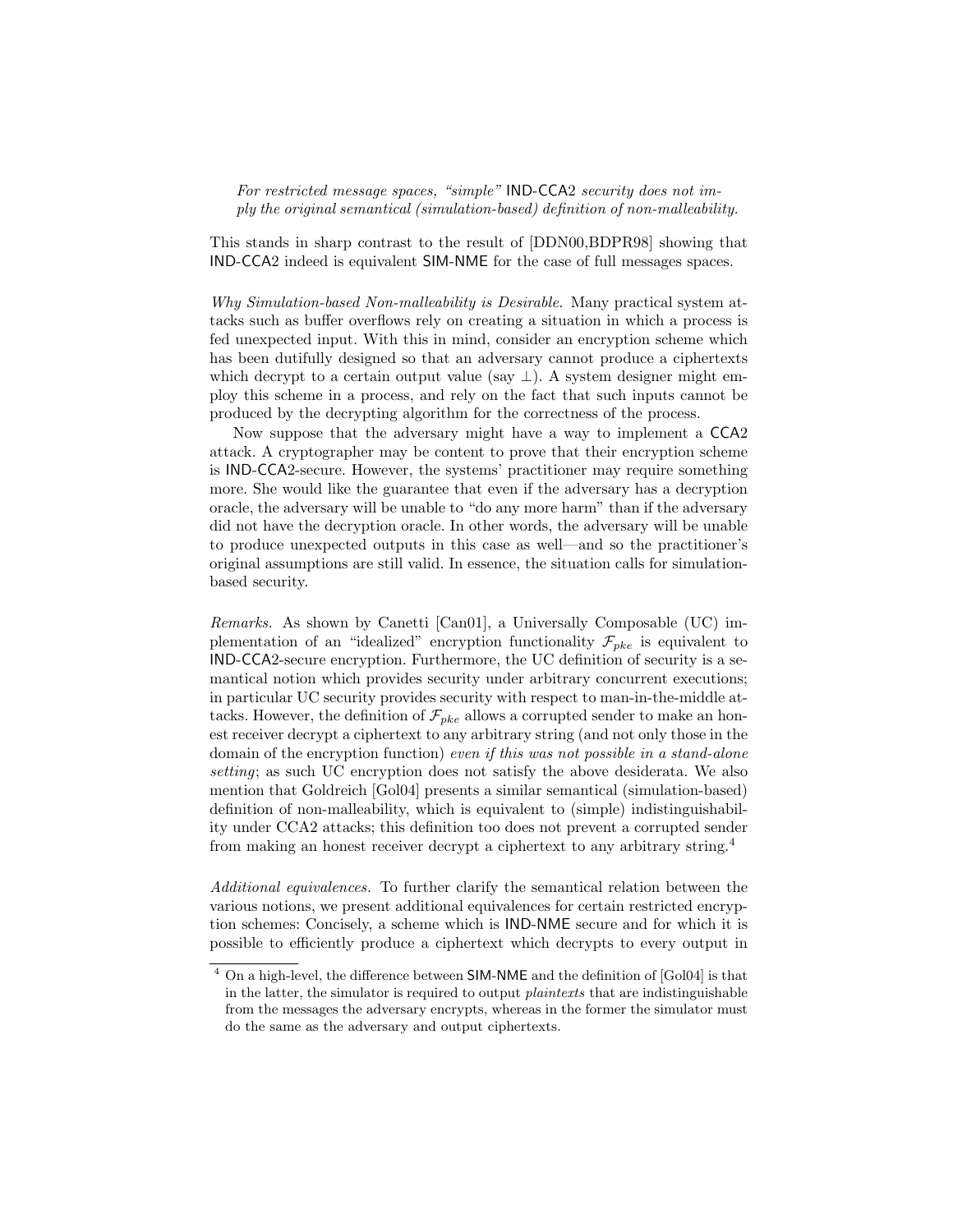the range of the decryption function is also (multi-message) SIM-NME' secure.<sup>5</sup> Thus, for encryption schemes satisfying certain technical conditions all the above notions are equivalent. In light of this our separation results might seem "artificial".<sup>6</sup> Note, however, that although these restriction are not implausible, they are far from being satisfied all "practical" encryption schemes. Indeed, whereas RSA-OAEP satisfies them (at the cost of "truncating" the message space), other schemes such as CS1 from [CS98] does not.

Composability of Definitions. The table below summarizes new and known results regarding the composability of of the various definitional approaches. √ A  $\sqrt{\ }$ -mark indicates that the definitions composes, **X**-mark indicates it does not, and ? indicates that the status is unknown. Pass, shelat, and Vaikuntanathan [PSV06] show the <sup>∗</sup> result. Gennaro and Lindell [GL03] show the † result. All other results are new in this paper. These new results show that, contrary to folklore belief, indistinguishability-based definitions of encryption do not necessarily compose in the context of non-malleability.

|                  | SIM-NME' IND-NME' SIM-NME IND-NME |    |  |
|------------------|-----------------------------------|----|--|
| $_{\rm CCA2}$    |                                   |    |  |
| CCA <sub>1</sub> |                                   |    |  |
| <b>CPA</b>       |                                   | V٦ |  |

Related Work. The work of [BS06] (clarifying the original work of [BS99]) provided a comprehensive study of equivalence between indistinguishability-based and simulation-based definitions. Their main results show such an equivalence for the case of invalid-allowing definitions. We here note that their result implicitly makes the assumption that the encryption schemes considered have the property that it is "easy" (i.e., there is a prescribed polynomial-time algorithm) to generate invalid ciphertexts. In contrast, we consider general encryption schemes (i.e., without any such restriction). Interestingly, we show that the notions no longer are equivalent when doing so (furthermore, when considering restricted messages spaces, equivalence does not hold even if there exists a prescribed polynomialtime algorithm for generating invalid ciphertexts).

Nevertheless, we emphasize that proof techniques from [BS99,BS06] are useful also when considering general encryption schemes. Indeed, our equivalence proof for the case of *invalid-prohibiting* definitions (i.e., showing that  $SIM-NME =$ IND-NME) borrows from their original proof.<sup>7</sup>

<sup>5</sup> This result generalizes the earlier results by [BS06]. See Section 1.1 for more details. 6 In a sense all separation results can be called either "artificial" or "trivial"—if they

are satisfied by known schemes then they are trivial, otherwise they are "artificial". <sup>7</sup> The original published version of their results [BS99] claimed an equivalence between SIM-NME and an indistinguishability-based definition of non-malleability due to [BDPR98]. This claim was later retracted in the new version [BS06] (due to subtleties pointed out by Lindell). We mention, however, that our definition of IND-NME is (seemingly) different from the indistinguishability-based definition of [BDPR98].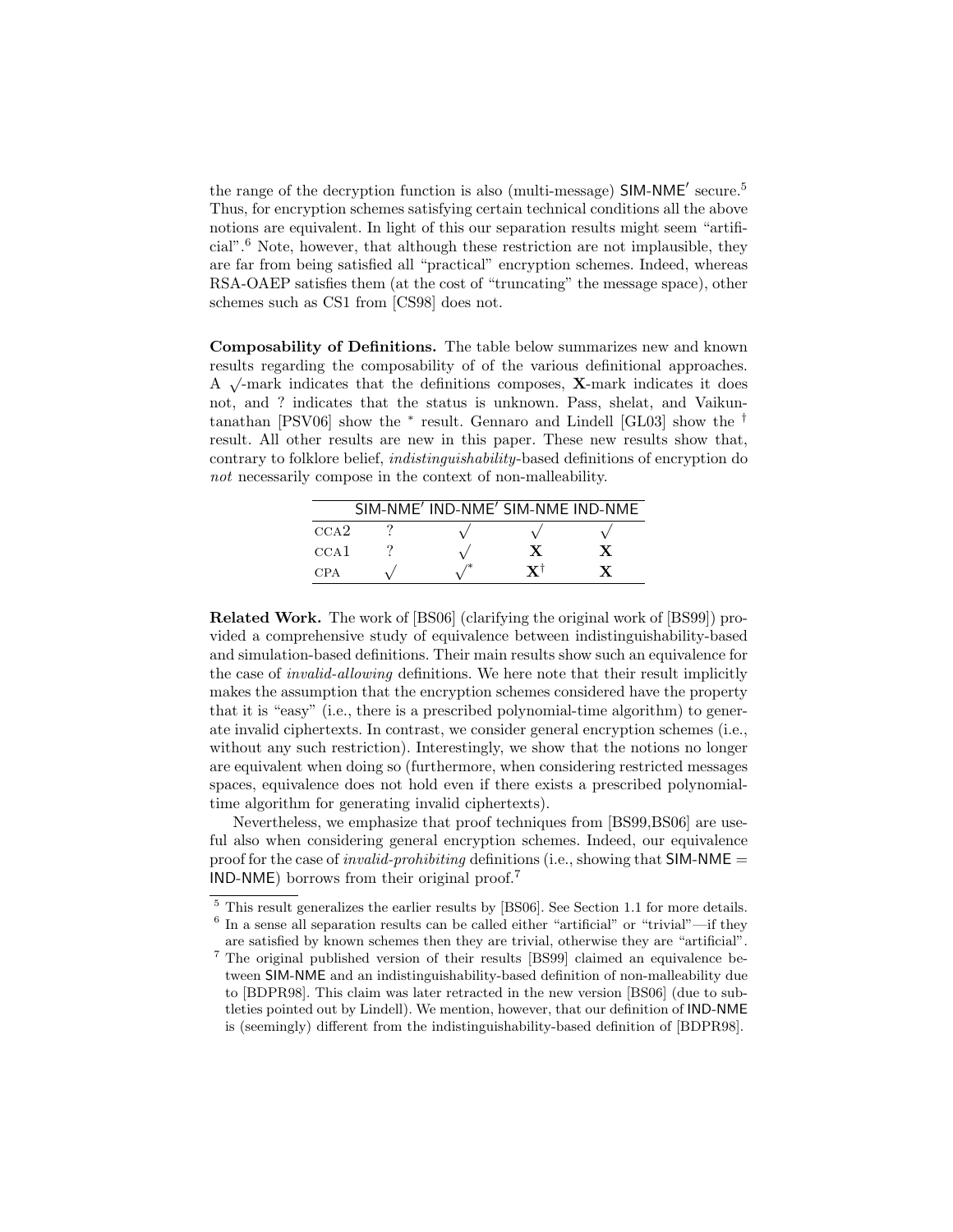We also mention that various other definitions of non-malleability for encryption schemes have been proposed (e.g [BDPR98,BS06,Gol04]). Our goal is not to fully characterize the relative strength of all variants of non-malleability. Rather, we highlight the differences between certain natural definitional approaches (i.e., simulation v.s. indistinguishability, and invalid-allowing v.s. invalid-prohibiting).

## 2 Definitions

Oracles. In a chosen-plaintext attack (CPA), the oracles  $O_1$ ,  $O_2$  return the empty string. In a CCA1 attack, the oracle  $O_1(PK, \cdot)$  returns the decryption of its input under public key pk (which is implicit by context). Finally, in a CCA2 attack, both oracles return decryptions with the exception that  $O_2(PK, y, \cdot)$  returns ⊥ when queried on a ciphertext contained in  $y$ .

Comparing Definitions. If D1, D2 are two definitions, the notation  $D1 > D2$ means that: "Every scheme  $\Pi$  which satisfies  $D1$  also satisfies  $D2$ , and if there exists a scheme  $\Pi$  which satisfies D2, then there exists a scheme  $\Pi'$  which also satisfies D2 but does not satisfy D1." We say that  $D1 = D2$  if the set of schemes that satisfy D1 is identical to the set of schemes that satisfy D2.

### 2.1 Simulation-based Definitions of Non-Malleable Encryption

Definition 1 (SIM-NME' Security). Define the following two experiments.

| SIM-NME' $(\Pi, A, k, \ell, r)$                                                                             | SIM-NME' $(\Pi, S, k, \ell, r)$                                                                                                               |
|-------------------------------------------------------------------------------------------------------------|-----------------------------------------------------------------------------------------------------------------------------------------------|
| $(\textsc{pk},\textsc{sk}) \leftarrow \mathsf{Gen}(1^k)$                                                    | $(PK, SK) \leftarrow \mathsf{Gen}(1^k)$                                                                                                       |
| $(M, s) \leftarrow A_1^{O_1}(\text{PK})$                                                                    | $ (M, s) \leftarrow S_1(\text{PK}) $                                                                                                          |
| $(m_1,\ldots,m_\ell)\stackrel{\hspace{0.1em}\mathsf{\scriptscriptstyle\$}}{\leftarrow} M(1^k)$              | $(m_1,\ldots,m_\ell)\stackrel{\hspace{0.1em}\mathsf{\scriptscriptstyle\$}}{\leftarrow} M(1^k)$                                                |
| $y \leftarrow$ Enc(PK, m)                                                                                   |                                                                                                                                               |
|                                                                                                             | $((c_1, , c_r), \sigma) \leftarrow A_2^{O_2}(\mathbf{y}, h(\mathbf{m}), s) \mid ((c_1, , c_r), \sigma) \leftarrow S_2(h(\mathbf{m}), s) \mid$ |
| $d_i = \begin{cases} \text{copy } if \ c_i \in \mathbf{y} \\ \text{Dec}(\text{SK}, c_i) \ o.w. \end{cases}$ | $d_i = \begin{cases} \text{COPY} & \text{if } c_i = \text{COPY} \\ \text{Dec}(\text{SK}, c_i) & \text{o.w.} \end{cases}$                      |
| Output $(M, \mathbf{m}, (d_1, \ldots, d_r), \sigma)$                                                        | Output $(M, \mathbf{m}, (d_1, \ldots, d_r), \sigma)$                                                                                          |

Here M is a Turing machine that samples a vector of  $\ell(k)$  messages from a distribution. We say that M is an  $(p, \ell)$ -valid message-sampler if 1) the runningtime of  $M(1^k)$  is bounded by  $p(k)$ , and 2) there exists polynomials  $l_1, l_2, ..., l_\ell$ such that  $M(1^k)$  always outputs message sequences  $(m_1, \ldots, m_{\ell(k)})$  such that  $|m_i| = l_i(1^k)$  for all  $1 \leq i \leq \ell(k)$ .

An encryption scheme  $\Pi = (Gen, Enc, Dec)$  is SIM-NME'-secure if for polynomials  $\ell(k)$ ,  $r(k)$  and  $p(k)$ , every polynomial-time computable history function  $h(\cdot)$ , every p.p.t. adversary  $A = (A_1, A_2)$  which runs in time  $p(k)$  and always outputs a  $(p, \ell)$ -valid message sampler, there exists a p.p.t. algorithm  $S = (S_1, S_2)$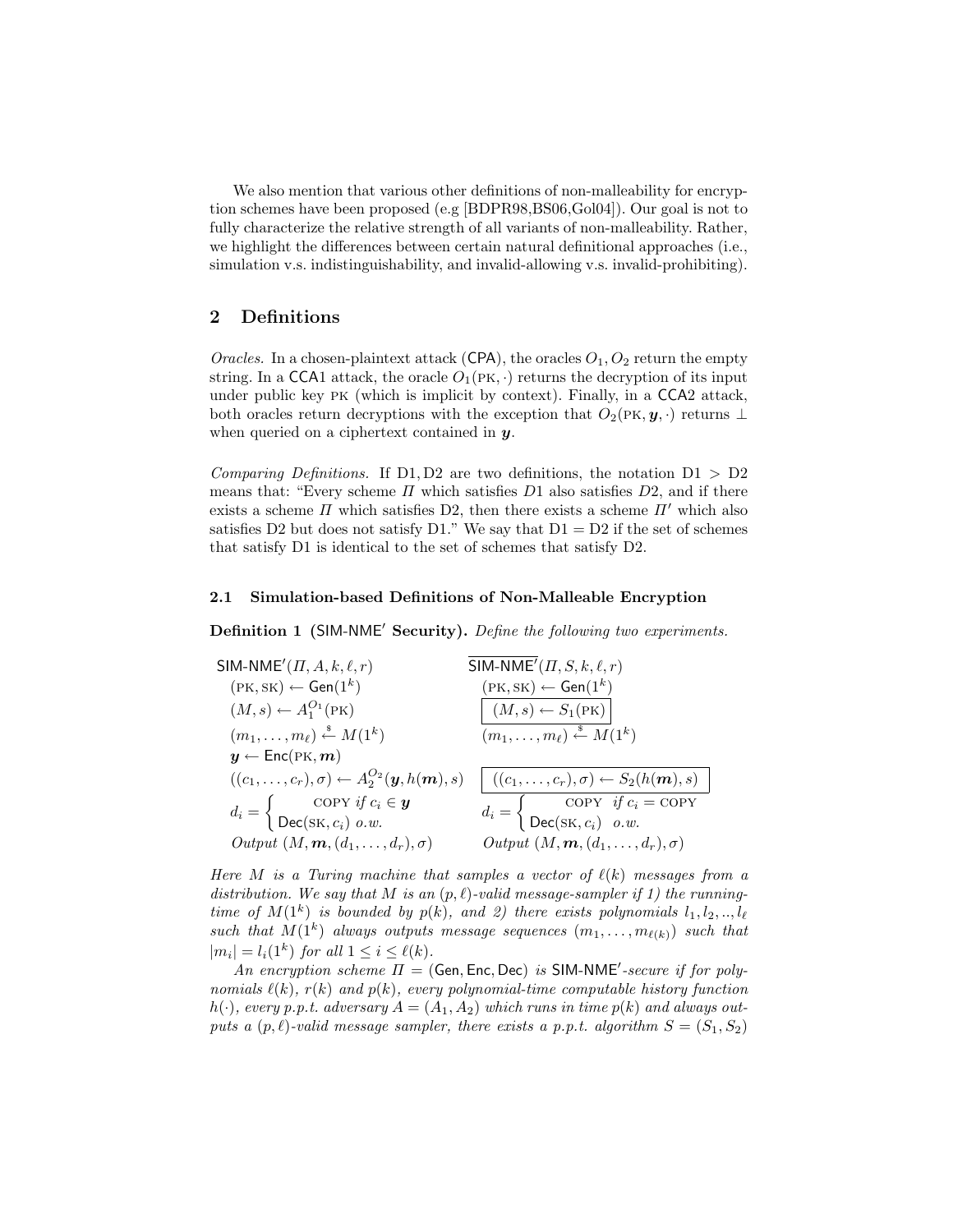that always outputs a  $(p, \ell)$ -valid message sampler, such that the following two distributions are computationally indistinguishable:

$$
\left\{ \mathsf{SIM\text{-}NME}'(\Pi, A, k, \ell(k), r(k)) \right\}_k \stackrel{c}{\approx} \left\{ \overline{\mathsf{SIM\text{-}NME}'}(\Pi, S, k, \ell(k), r(k)) \right\}_k \tag{1}
$$

We also define a weaker notion of this definition named SIM-NME by requiring that the outputs of the two experiments are indistinguishable only for a certain "restricted" set of adversaries A. Define the following two types of adversaries:

- 1. non-copying adversaries:  $A = (A_1, A_2)$  is said to be non-copying if in the above experiment  $A_2$  never outputs a ciphertext  $c_i$ , s.t.,  $c_i \in \mathbf{y}$ .
- 2. valid adversaries<sup>8</sup>: A is said to be valid if in the above experiment A only outputs ciphertexts that are in the range of the encryption function (on input PK), i.e., it holds that for all  $c_i$ , there exists an  $d_i$  such that  $c_i \in \text{Enc}(\text{PK}, d_i)$ .

**Definition 2** (SIM-NME Security). An encryption scheme  $\Pi = (Gen, Enc, Dec)$ is SIM-NME-secure if for polynomials  $\ell(k)$ ,  $r(k)$  and  $p(k)$ , every polynomial-time computable history function  $h(\cdot)$ , every **non-copying, valid** p.p.t. adversary  $A = (A_1, A_2)$  which runs in time  $p(k)$  and always outputs a  $(p, \ell)$ -valid message sampler, there exists a p.p.t. algorithm  $S = (S_1, S_2)$  that always outputs a  $(p, l)$ -valid message sampler, such that the ensembles in equation (1) are indistinguishable to any p.p.t. distinguisher D.

Single-message Versus Many-message Security. We have presented definitions which allow the adversary to see a sequence of encrypted messages. Forboth the above definitions of non-malleability, a scheme satisfying the definition in the case when  $\ell(k) = 1$  (but  $r(k)$  is still arbitrary), is said to be *single-message* secure. The question of whether any single-message secure scheme is also (manymessage) secure is the question of composability of the definition.

Remarks. Single-message SIM-NME security is a rewriting of the original DDN simulation-based definition of non-malleability. The main difference between our definition and definition of DDN is that we dispense with the relation R and instead use the notion of indistinguishability of the outputs. This difference is inconsequential (since any p.p.t distinguisher can be described as a p.p.t relation and vice versa); however, this draws a parallel to the (upcoming) indistinguishability-based definition of non-malleability, which we term IND-NME. In this way, we emphasize the meaning of this definition: neither a ciphertext of a chosen message or a decryption oracle can substantially alter an adversaries ultimate "behavior." Given this interpretation, it is also intuitive to see why the valid-adversary is somehow artificial. Moreover this restriction prevents the definition from composing—i.e., it is possible for a scheme to be single-message SIM-NME secure, but not SIM-NME secure. We also remark that our definition of single-message SIM-NME' security is syntactically equivalent to the SNM definition of non-malleability from [BS06].

 $8$  This interpretation comes from [DDN00] where they write " $\mathcal A$  produces...ciphertexts  $(f_1, \ldots)$ ...with  $f_i \in \text{Enc}(\beta_i)$ ..."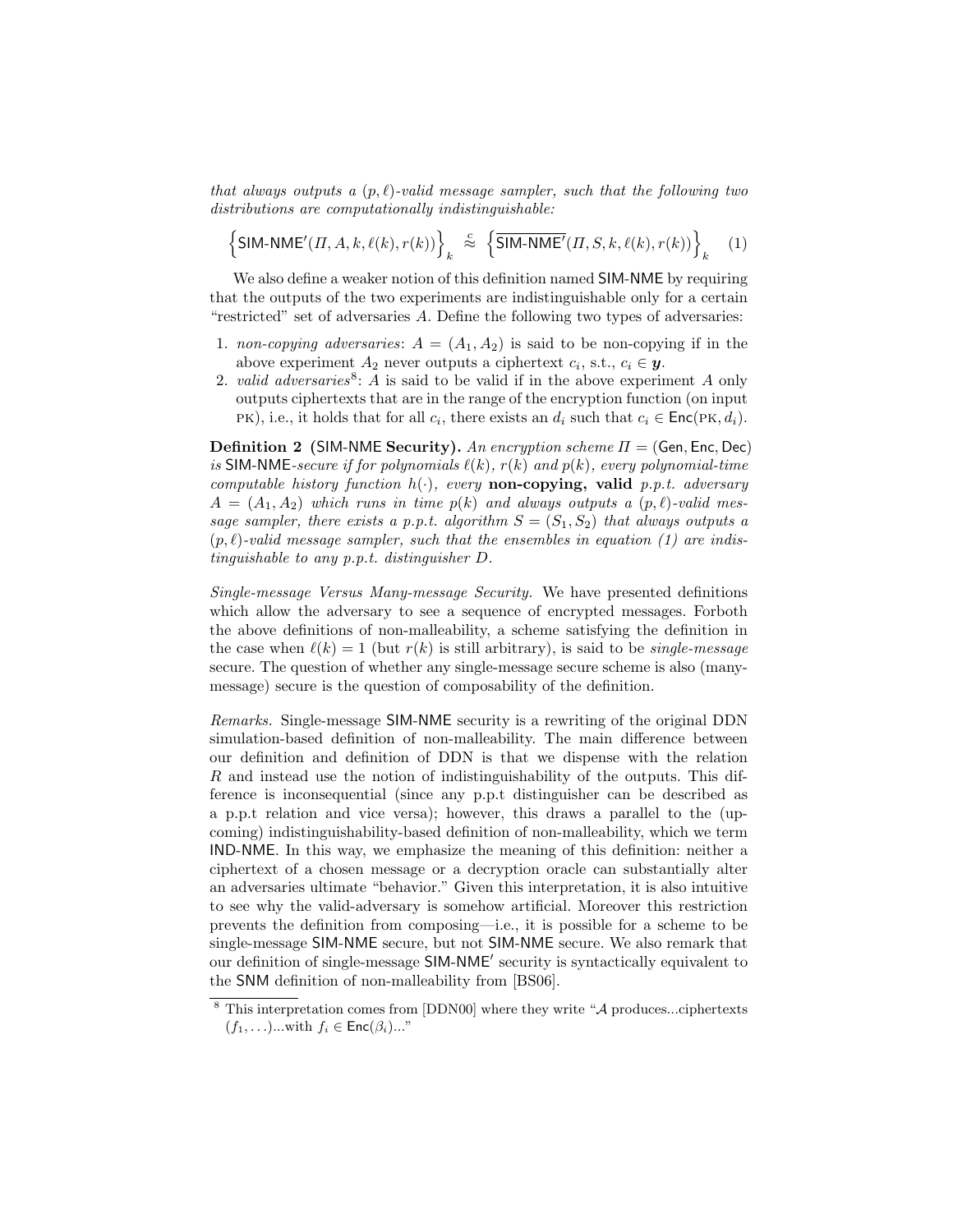### 2.2 Indistinguishablility-based Definitions

The following definition of non-malleability was introduced in [PSV06] and is syntactically very close to the definition of [BS99,BS06].

**Definition 3 (IND-NME' Security [PSV06]).** Let  $\Pi = (Gen, Enc, Dec)$  be an encryption scheme and let the random variable  $IND-NME_b(\Pi, A, k, \ell, r)$  where  $b \in \{0,1\}, A = (A_1, A_2)$  and  $k, \ell, r \in \mathbb{N}$  denote the result of the following probabilistic experiment:

 $\mathsf{IND}\text{-}\mathsf{NME}_b'(\Pi, A, k, \ell, r)$ :  $(PK, SK) \leftarrow Gen(1^k)$  $((m_{0,1}, \ldots, m_{0,\ell}), (m_{1,1}, \ldots, m_{1,\ell}), s) \leftarrow A_1^{O_1}(\text{PK}) \ s.t. \ |m_{0,i}| = |m_{1,i}|$  $y_i \leftarrow \mathsf{Enc}(\mathsf{PK}, m_{b,i})$  for  $i \in [1, \ell]$  $(c_1, \ldots, c_r) \leftarrow A_2^{O_2}(\mathbf{y}, s)$ Output  $(d_1, \ldots, d_r)$  where  $d_i = \begin{cases} \text{COPY} & \text{if } c_i \in \mathbf{y} \\ \text{Dose}(cV, c_i) & \text{otherwise} \end{cases}$  $Dec(sK, c_i)$  otherwise

(Gen, Enc, Dec) is IND-NME'-secure if  $\forall$  p.p.t. algorithms  $A = (A_1, A_2)$  and for any polynomials  $\ell(k)$  and  $r(k)$ , the following two ensembles are computationally indistinguishable:

$$
\left\{\text{IND-NME}_0'( \varPi, A, k, \ell(k), r(k))\right\}_k \stackrel{c}{\approx} \left\{\text{IND-NME}_1'(\varPi, A, k, \ell(k), r(k))\right\}_k \quad (2)
$$

We also introduce a weaker version of this definition, IND-NME, in which, as in the previous section,  $(2)$  need only hold for non-copying, valid adversaries A.

Definition 4 (IND-NME Security). An encryption scheme (Gen, Enc, Dec) is IND-NME-secure if  $\forall$  non-copying, valid p.p.t. algorithms  $A = (A_1, A_2)$  and for any polynomials  $\ell(k)$  and  $r(k)$ , the ensembles in the equation (2) are computationally indistinguishable.

Single-message Security. For both the above indistinguishability-based definitions, we obtain the weaker notion of single-message security by restriction attention to the case when  $\ell(k) = 1$ . We also note that our definition of singlemessage IND-NME' security is a syntactical rewriting of (and thus equivalent to) the definition of IND-PAX of [BS06].

## 3 Equivalences Between Definitions

### Theorem 1. SIM-NME = IND-NME for all attacks.

The equivalence proof for this theorem uses ideas from Bellare and Sahai [BS99]. Note however that it does not show that  $SIM\text{-}NME' = IND\text{-}NME'$ (as was the goal in Bellare and Sahai's revised paper [BS06]). Let us briefly recall the subtle issue in the original proof in [BS99] (the same issue appears in the revised proof that  $SIM\text{-}NME' = IND\text{-}NME'$  in [BS06]). In one step of the equivalence proof, the SIM-NME simulator must re-encrypt a vector of ciphertexts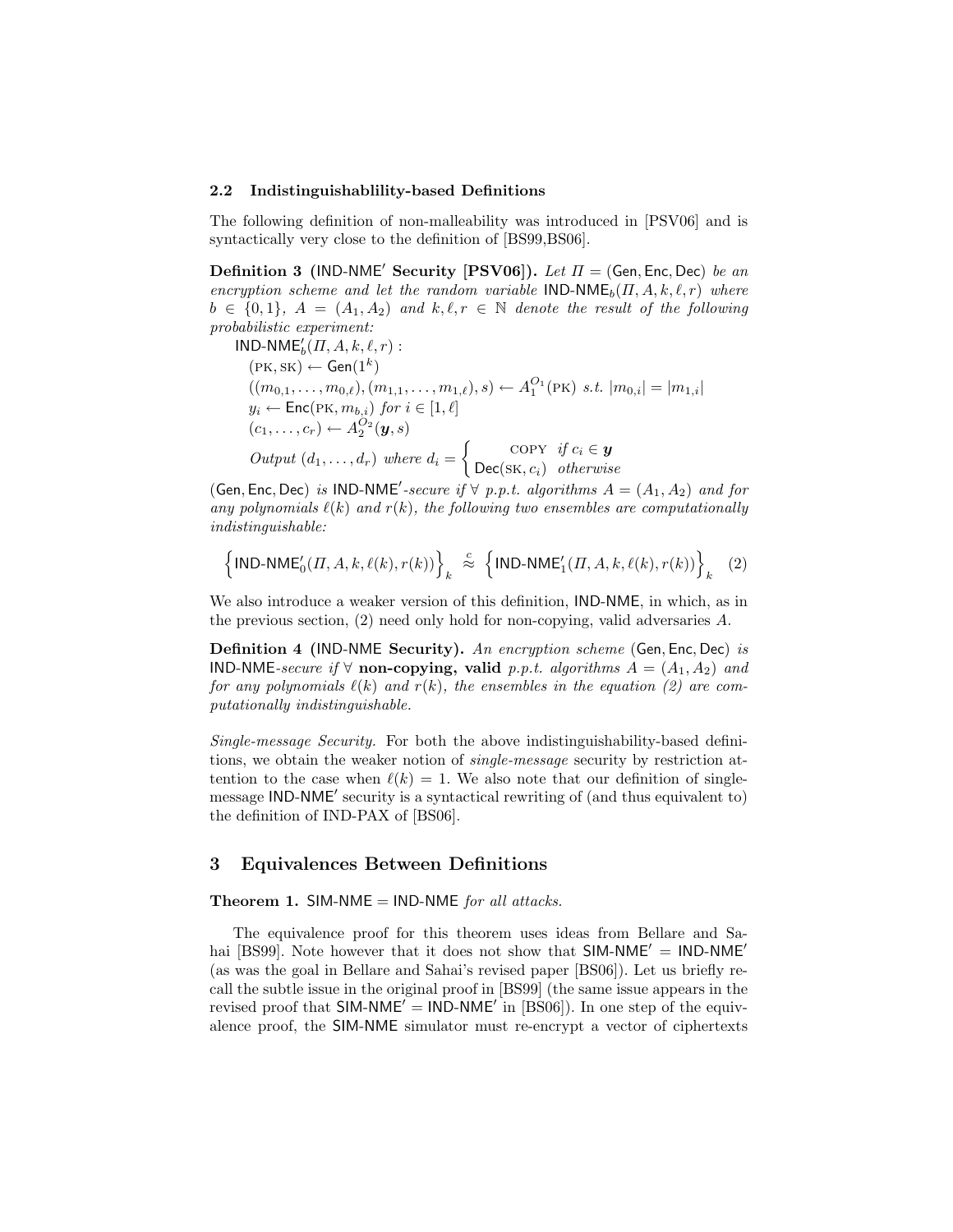which the adversary has produced. If an "aborting" adversary has produced an invalid ciphertext, it is not clear whether the simulator can proceed—in particular, the encryption scheme  $\Pi$  might not provide an efficient method available to produce an invalid ciphertext (as was the case in the previous section). The proof does hold, however, for a valid adversary who always produces ciphertexts that are in the range of the Enc function.

In the full version, we present a direct equivalence proof for SIM-NME and IND-NME which is simple and extends to the case of many-message security. Moreover, the proof also leads to the following corollary relating SIM-NME' and IND-NME<sup>'</sup> used in Theorem 4:

Corollary 1. If  $\Pi$  is SIM-NME<sup>'</sup>-secure, then  $\Pi$  is also IND-NME<sup>'</sup> secure.

For completeness, we present a proof of the following theorem in the full version which has been partially shown by Dolev, Dwork, and Naor [DDN00].

## Theorem 2.  $IND-NME' - CCA2 = IND- NME-CCA2 = IND-CCA2$ .

In the weaker CPA attack, we show that the simulation and indistinguishability definitions for invalid ciphertext-producing adversaries are also equivalent by adapting a simpler version of Thm. 1. This implies that the construction from [PSV06] meets the strongest notion of non-malleability for the CPA attack. The proof appears in the full version.

Theorem 3. Under a CPA attack, SIM-NME' =  $IND-NME'$ .

## 4 Separating the SIM-NME' and IND-NME' Definitions

Theorem 4 (Main Separation). Under CCA1 or CCA2 attacks, SIM-NME'  $>$  $IND-NME'$  even for single-message security.

Corollary 1 shows that SIM-NME' implies IND-NME'. Thus, the main idea for this separation is to design an encryption scheme in which the set of messages for which a ciphertext can be efficiently computed and the range of the decryption function  $differ$ . As one concrete example below, we design an IND-NME' scheme in which it is nearly impossible for an adversary to produce a ciphertext which decrypts to  $\perp$  (i.e., an invalid ciphertext) unless it has adaptive access to a decryption oracle. <sup>9</sup> We show the scheme so constructed meets the IND-NME<sup>'</sup> definition. However, it does not meet the SIM-NME' definition under a CCA1 or CCA2 attack, because an adversary (with access to a decryption oracle) is able to produce a ciphertext that decrypts to  $\perp$  whereas a simulator (without access to a decryption oracle) is unable. Thus, the outputs of the  $SIM-NME'$  and  $\overline{\mathsf{SIM}\text{-}\mathsf{NME}'}$  experiments will be trivially distinguishable. The general idea behind these type of arguments first appears in [DDN00] and is also used in [BDPR98] to show other separations.

<sup>&</sup>lt;sup>9</sup> Another example would be a finite message space, i.e., a message space which includes all strings in  ${0,1}^k$  and a scheme in which the range of the decryption function includes one  $k^2$  bit string. We discuss this later in §5.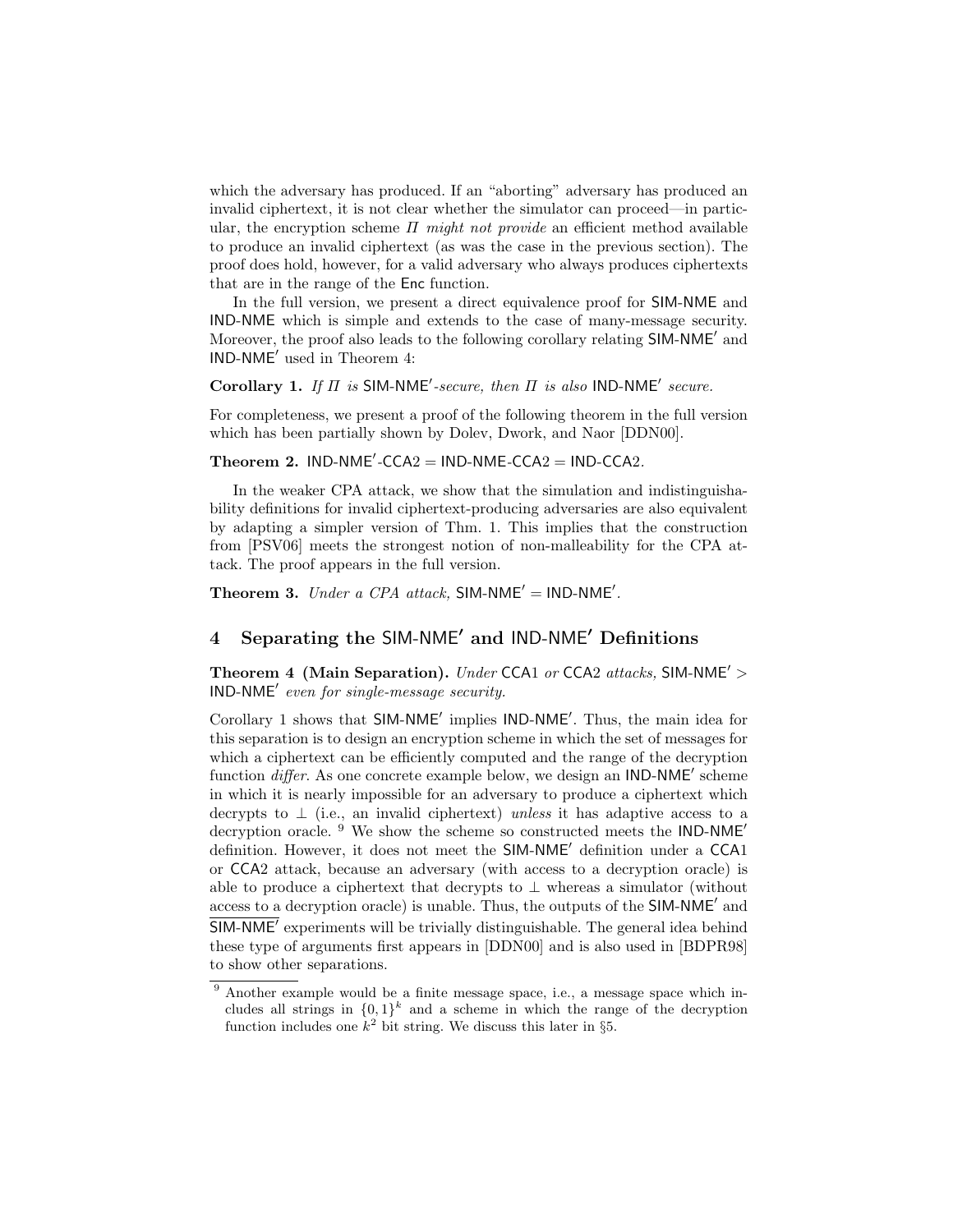*Proof.* Let  $\Pi = (Gen, Enc, Dec)$  be an encryption scheme that satisfies IND-NME<sup> $\prime$ </sup> under a CCA attack. Consider encryption scheme  $\Pi'$  defined in the figure below. The key property of  $\Pi'$  is that Dec' never outputs  $\perp$  unless it is queried with

ENCRYPTION SCHEME  $\Pi'$  $Gen'(1^k) :$  Run (PK, SK)  $\leftarrow$  Gen(1<sup>k</sup>). Pick random k-bit string  $\alpha$  and set SK'  $\leftarrow$  $(SK, \alpha)$ .  $\mathsf{Enc}'(\mathsf{PK}', m)$ : Run  $c \leftarrow \mathsf{Enc}(\mathsf{PK}, m)$ . Output  $(1, 0^k, c)$  as ciphertext.  $\textsf{Dec}'(\textsf{sk}', c')$ : Parse c' as  $(b, \beta, c)$  where b is a bit,  $\beta$  is a k-bit string. 1. If  $b = 0$  and  $\beta = 1^k$ , then output  $\alpha$ . 2. If  $b = 0$  and  $\beta = \alpha$ , then output  $\bot$ . 3. If  $b = 1$  and  $\beta = 0^k$ , run  $m \leftarrow \text{Dec}(\text{SK}, c)$ . If the output is  $\perp$ , output 0. Otherwise, output m. 4. Otherwise, output 0.

the special "open sesame" string  $\alpha$ , and a decryption oracle is necessary to learn the "open sesame" string.

It is easy to see that  $\Pi'$  syntactically is an encryption scheme. The only issue is to argue that  $\Pi'$  is perfectly correct, which follows because perfect correctness only applies to decryption of honestly encrypted messages (which are never invalid ciphertexts).

*Claim.*  $\Pi' = (Gen', Enc', Dec')$  meets the IND-NME'-CCA definition.

*Proof.* Suppose there exists an adversary  $A'$  which breaks the IND-NME<sup> $\prime$ </sup>-CCA definition for  $\Pi'$ . Such an adversary can be used to construct an adversary  $A$ which breaks the IND-NME<sup>'</sup>-CCA definition for  $\Pi$  as follows:

The new adversary A simulates (Gen', Enc', Dec') for A' by picking  $\alpha$  itself and using the oracles for Dec to answer queries. More precisely, on input a public key PK, A generates a k-bit string  $\alpha$  and feeds PK to A'. When A' asks decryption queries, A simulates the Dec' algorithm by using  $\alpha$  as the second component of  $SK'$  and the decryption oracle in order to compute  $Dec(c, SK)$ . When A' produces two challenge messages, A forwards these messages along, and when it receives a challenge ciphertext y, A feeds  $(1, 0^k, y)$  to A'. In the case of a CCA2 attack, A again simulates the Dec' function, and when  $A'$  finally returns an answer, A echoes it. A perfectly simulates the  $IND-NME'$ -CCA game for  $A'$ , and thus succeeds with exactly the same probability as  $A'$ .

 $Claim.$   $\Pi'$  does not meet the SIM-NME<sup>'</sup>-CCA definition.

*Proof.* Consider the relation  $R(x, x, M, s)$  which is 1 if x is  $\perp$  and 0 otherwise.

A CCA1 adversary with access to a decryption oracle can satisfy R by making a decryption query on the message  $(0, 1^k, 0)$  to get the value  $\alpha$ , and then by outputting the ciphertext  $(0, \alpha, 0)$ .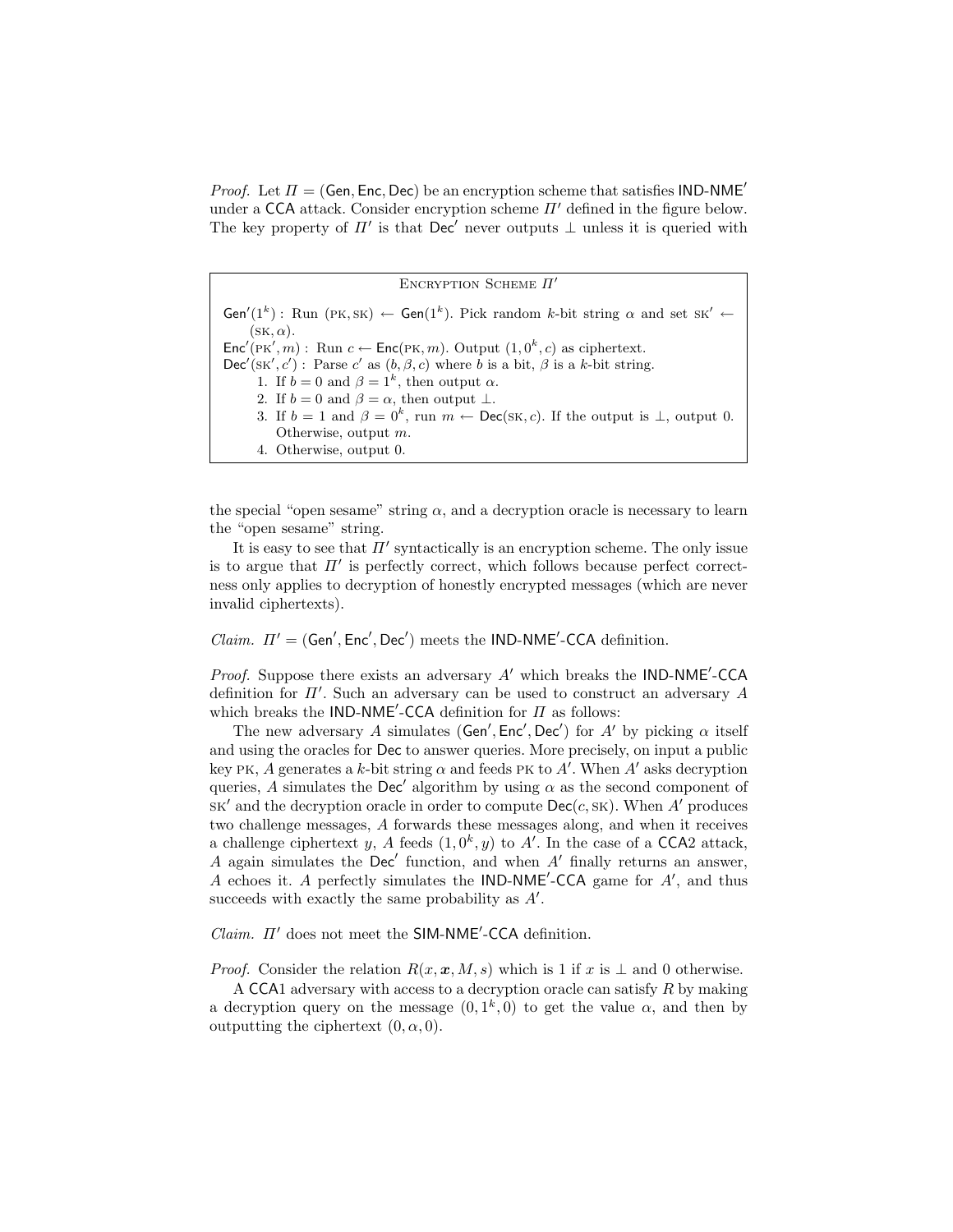However, it is not possible for a simulator  $S$  without access to the decryption oracle to satisfy  $R$ . Such a simulator only has an exponentially small chance of guessing the correct  $\alpha$  string necessary to produce  $\bot$ . Thus,  $\Pi'$  will not satisfy SIM-NME'-CCA1.

### 4.1 More Separations for CCA1 and CPA Attacks

We now show that IND-NME' is stronger than IND-NME when considering weaker CPA and CCA1 attacks. Recall that  $IND-NME'$  and  $IND-NME$  are different only in that the former protects against all PPT adversaries, whereas the latter protects against only valid PPT adversaries.<sup>10</sup> By combining the equivalence from Theorem 1, we also get a separation between  $IND-NME'$  and  $SIM-NME$ . For CCA2 attacks, they become equivalent (See Thm. 2).

**Theorem 5.** IND-NME<sup> $\prime$ </sup> > IND-NME for CCA1 and CPA attacks even for singlemessage security.

Corollary 2. IND-NME<sup> $\prime$ </sup> > SIM-NME for CCA1 and CPA attacks even for single-message security.

*Proof.* (Of Corollary 2.) By Theorem 5,  $IND-NME' > IND-NME$  for CCA1 and CPA attacks and by Theorem 1,  $SIM\text{-}NME = IND\text{-}NME$  under all attacks.

The main idea for the proof of Theorem 5 is to use the DDN-lite transformation [Dwo99,Nao04] to transform an IND-NME-secure encryption scheme into one that remains IND-NME-secure (Claim 4.1), but is vulnerable to an IND-NME<sup> $\prime$ </sup> attack (Claim 4.1).

We actually prove a stronger statement which gives us a way to transform an IND-CPA-secure encryption scheme into one that is IND-NME-secure. While this result has been claimed in [Dwo99,Nao04], as far as the authors know, a proof has never been printed. Our proof also shows that the construction also transforms an IND-CCA1 scheme into an IND-NME-CCA1 scheme. The IND-NME<sup>'</sup>-attack against this scheme is an adaptation of the attack against DDN-lite, given in [PSV06].

*Proof.* (of Theorem 5) Let  $\Pi = (Gen, Enc, Dec)$  be an encryption scheme that is IND-CPA-secure (respectively, IND-CCA1-secure). Let  $\Sigma = (Gen_{sig}, Sign, Ver)$  be a strongly unforgeable one-time signature scheme. Such a signature scheme can be constructed from one-way functions (The existence of one-way functions, in turn, is implied by the existence of a IND-CPA-secure encryption scheme). We construct a new encryption scheme  $\Pi_L$  from  $\Pi$  and show that  $\Pi_L$  satisfies the IND-NME definition but does does not satisfy IND-NME'.

*Claim.*  $\Pi_L$  meets the IND-NME definition.

<sup>&</sup>lt;sup>10</sup> We say that an invalid ciphertext "decrypts" to  $\perp$  (Bot) and hence the title of the subsection.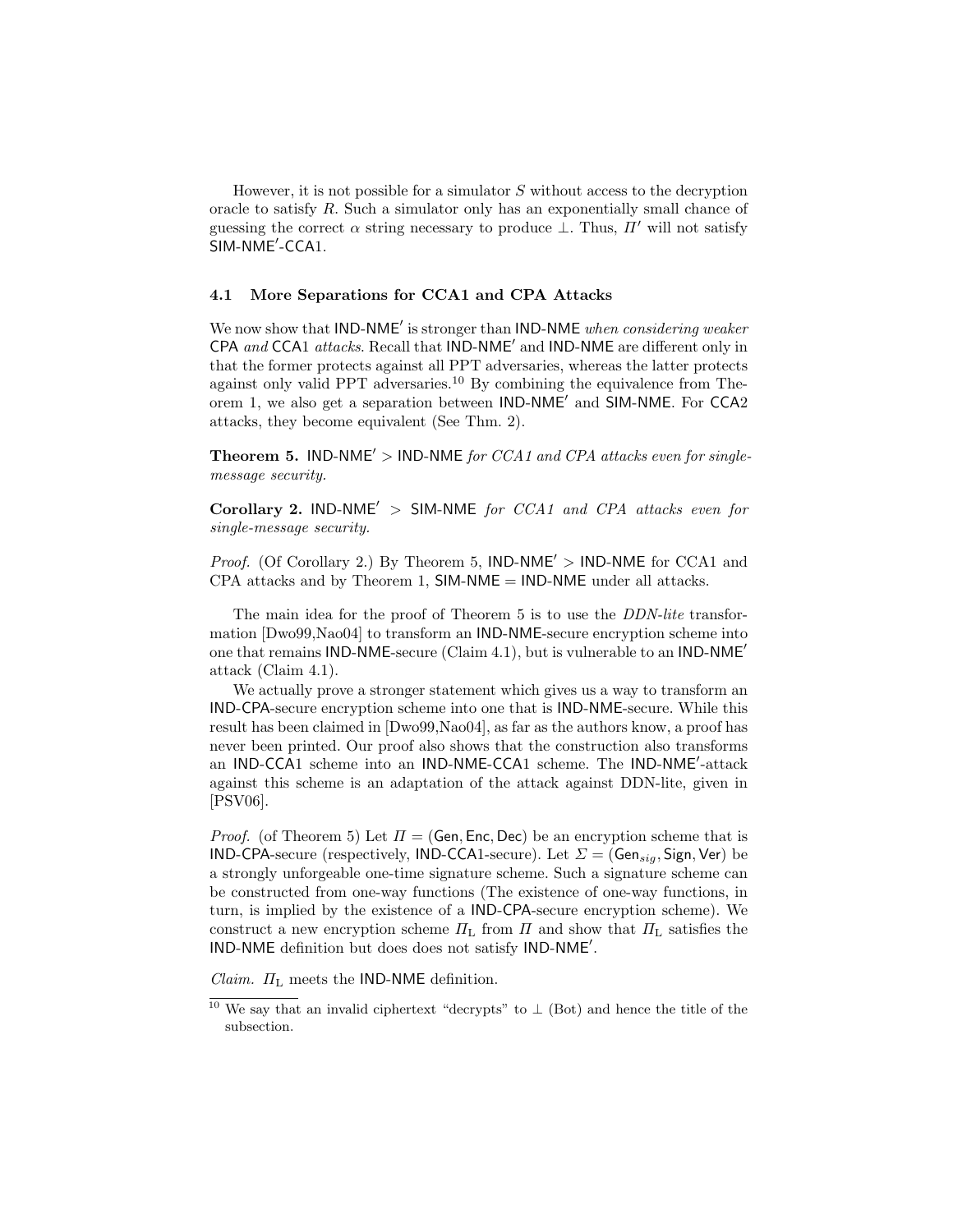ENCRYPTION SCHEME  $\Pi_L$  $Gen'(1^k)$ : Run  $Gen(1^k)$  2k times with independent random coins to produce 2k pairs of keys  $(\text{PK}_b^i, \text{SK}_b^i)$  for  $i \in [1, k]$  and  $b \in \{0, 1\}$ . Let  $\text{PK}' = [\text{PK}_b^i]_{i \in [k], b \in \{0, 1\}}$ and  $\mathrm{SK}' = [\mathrm{SK}_{b}^{i}]_{i \in [k], b \in \{0,1\}}$  $Enc'(m, PK')$ : Run  $Gen_{sig}(1^k)$  to generate a key-pair (VKSIG, SKSIG) for the signature scheme. Let VKSIG a  $k$ -bit string, and let the  $i^{th}$  bit of VKSIG be denoted vksigi. Run  $c_i \leftarrow \text{Enc}(\text{PK}_i^{\text{VKSIG}_i}, m)$  for  $i \in [1, k]$ . Let  $\sigma \leftarrow$  Sign(SKSIG,  $(c_1, c_2, \ldots, c_k)$ ). Output  $[(c_1, \ldots, c_k), \text{VKSIG}, \sigma]$  as the ciphertext.  $\mathsf{Dec}'(c', \mathsf{SK}')$ : Parse  $c'$  as  $((c_1, \ldots, c_k), \mathsf{VKSIG}, \sigma)$ . If  $\text{Ver}(\text{VKSIG}, (c_1, \ldots, c_k), \sigma) = \text{REJECT, output } \perp$ . Otherwise, decrypt the  $c_i$ 's with the corresponding secret-keys to get corresponding messages  $m_i$ . If all  $m_i$ 's are equal, output  $m_1$ , else output  $\perp$ .

*Proof.* First, we show that an encryption scheme  $\Pi$ , constructed from  $\Pi$  in the following way, meets the IND-CPA (respectively, IND-CCA1) definition (Proposition 1).  $\Pi = (Gen, Enc, Dec)$  is constructed as follows:

- 1. Gen runs k copies of Gen to generate public-keys  $\widetilde{PK} = (PK_1, PK_2, \ldots, PK_k)$ and corresponding secret-keys  $\widetilde{sk} = (sk_1, sk_2, \ldots, sk_k).$
- 2. Enc $(m, \widetilde{\text{PK}})$  runs Enc $(m, \text{PK}_i)$  for all  $i \in [k]$ , with independently chosen randomness, and outputs the vector of k encryptions  $[c_1, c_2, \ldots, c_k]$ .
- 3.  $\widetilde{\text{Dec}}(c, \widetilde{\text{SK}})$  parses c as  $[c_1, c_2, \dots, c_k]$ . Let  $m_i = \text{Dec}(c_i, \text{SK}_i)$ . If all the  $m_i$  are the same, output  $m_1$ . Otherwise, output ⊥.

Secondly, in Proposition 2, we show that if  $\tilde{\Pi}$  is **IND-CPA**-secure (respectively,  $IND-CCA1\text{-}secure)$ , then  $\Pi'$  is  $IND-NME-CPA\text{-}secure$  (resp.,  $IND-NME-CCA1\text{-}PAC$ secure). This proof appears in the full version.

**Proposition 1.** If  $\Pi$  is IND-CPA-secure (or IND-CCA1-secure), then so is  $\Pi$ .

Proof. The proof is a straightforward hybrid argument. The only complication stems from the simulation of the oracle in the CCA1 case. When the adversary asks to decrypt a ciphertext  $\hat{c} = (\hat{c}_1, \hat{c}_2, \dots, \hat{c}_k)$ , decrypt  $c_j$  using the secret-key  $SK_j$  (if  $j \neq i$ ) and using the decryption oracle for PK<sub>i</sub> (if  $j = i$ ).

**Proposition 2.** If  $\Pi$  is IND-CPA-secure (respectively, IND-CCA1-secure), then  $\Pi_L$  is IND-NME-secure (respectively, IND-NME-CCA1-secure).

*Claim.*  $\Pi_{\text{L}}$  is not IND-NME<sup>'</sup>-secure under CPA and CCA1 single-message attacks.

*Proof.* We specify an adversary  $A = (A_1, A_2)$  and a distinguisher D such that D distinguishes between  $\{\textsf{IND-NME}_0'(\Pi, A, k, 1)\}\$  and  $\{\textsf{IND-NME}_1'(\Pi, A, k, 1)\}.$ A works as follows:

1.  $A_1$  outputs two arbitrary messages  $(m_0, m_1)$  and no state information.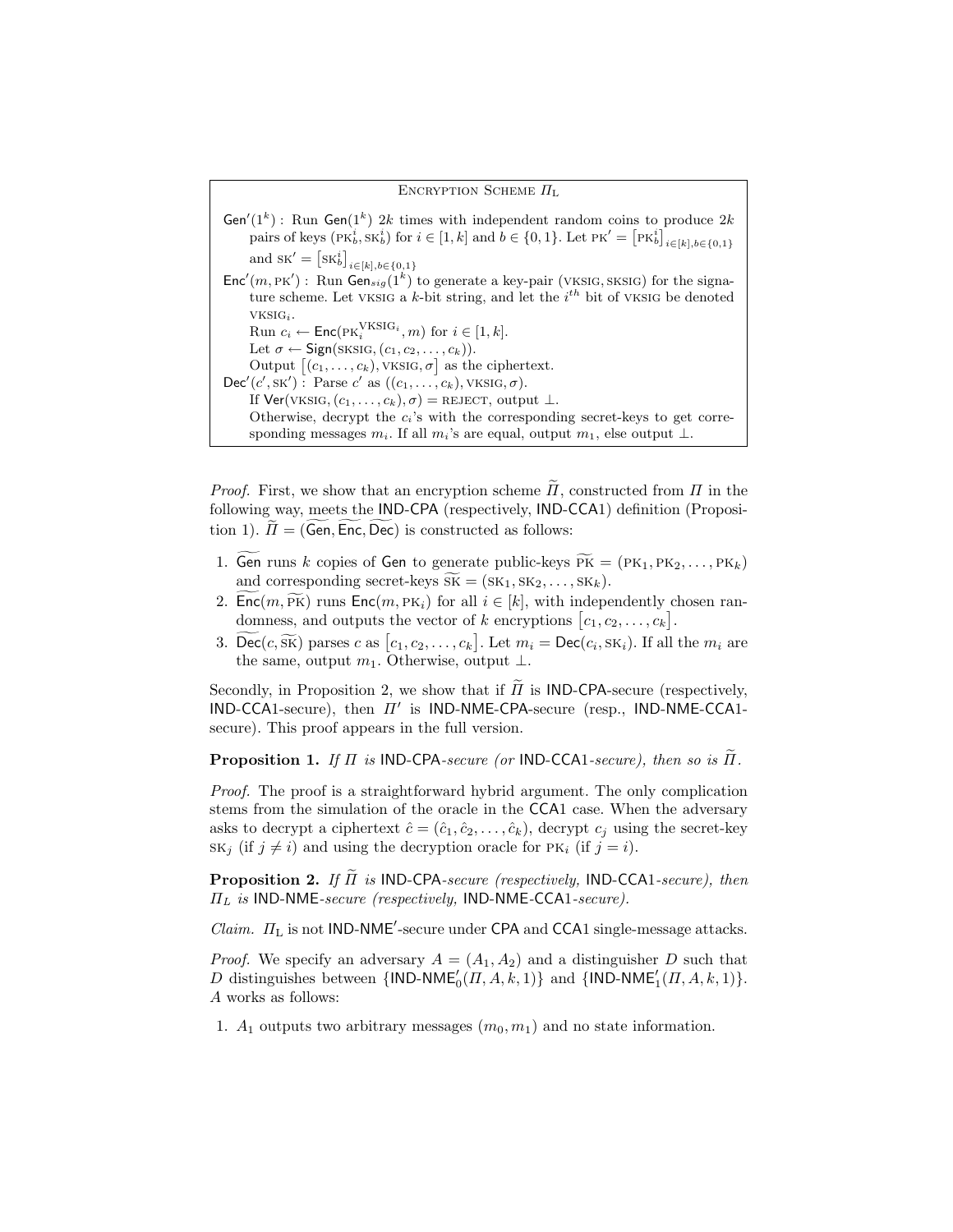2. On input ciphertext  $c = [(e_1, \ldots, e_k), \text{VKSIG}, \sigma]$ , let VKSIG :=  $b_1b_2 \ldots b_k$ .  $A_2$  produces a new ciphertext c' as follows:  $A_2$  generates a new signing key (SKSIG', VKSIG'). Let VKSIG'  $:= b'_1b'_2 \dots b'_k$ .  $A_2$  outputs ciphertext  $c' =$  $((x_1, \ldots, x_k), \text{VKS1G}', \sigma')$  where

$$
x_i = \begin{cases} e_i & \text{if } b'_i = b_i \\ E_{\text{PK}_i^{b'_i}}(m_0) & \text{otherwise} \end{cases}
$$

and  $\sigma'$  is the signature of  $(x_1, \ldots, x_k)$  under the signing key SKSIG'.

Notice that  $NME_0(\Pi, A, k, 1) = m_0$  and  $NME_1(\Pi, A, k, 1) = \perp$  which can be easily distinguished by a distinguisher D that outputs 0 on  $m_0$  and 1 on  $\perp$ .

### 5 Additional Separations with Finite Message Spaces

Many encryption schemes such as El Gamal, RSA, Cramer-Shoup, and the league of schemes based on elliptic curves and bilinear maps only process messages from a finite message space such as the elements of some group  $G$ . In order to capture the security of such systems, Cramer and Shoup [CS98] redefine the encryption primitive to incorporate (a) a key-dependent message space  $M_{\text{PK}}$  and (b) a p.p.t. message tester algorithm  $\mathcal M$  that on input  $1^k$ , PK,  $\alpha$ , determines whether  $\alpha$  is an element of the message-space for the security parameter  $1^k$  and the public key PK. The encryption algorithm  $\textsf{Enc}: M_{\text{PK}} \to \{0,1\}^*$  now takes an input message from  $M_{\text{PK}}$  and produces general bit strings, and the decryption algorithm maps  $\{0,1\}^*$  to  $M_{\text{PK}} \cup \bot$ . The correctness property is only required to hold over the message space.

In this section, however, we note that if the message space is finite, then the previously proven equivalence relationship between the weaker notions of SIM-NME and IND-NME no longer holds. While the particular counter-example that we use for the separation may seem contrived, this separation has practical significance since it runs against our "intuition" about IND-CCA2 security.

The idea behind this separation is as follows. We construct an encryption scheme whose message space includes three elements,  $\{0, 1, \chi\}$  where  $\chi$  is related to the public key pk. Moreover, we make it difficult for an adversary to learn  $\chi$  unless it has a decryption oracle (notice, the definition for finite message space only requires the message space to be easily decidable, but does not require it to be enumerable.<sup>11</sup>) From this point, the argument is the same. Namely, an adversary with an oracle can produce a (valid) ciphertext decrypting to  $\chi$  (therefore it is a valid adversary), whereas the simulator can only produce ciphertexts decrypting to 0 or 1. The subtle difference between this argument and the one from §4 is that in this one, it is not the simulator's inability to produce a ciphertext which decrypts to  $\perp$ , but rather its inability to learn a special message

 $11$  One could require enumerability of the message space. However, it is unclear such a restriction helps; and it is clear that it needlessly prevents us from using more exotic algebraic structures for encryption.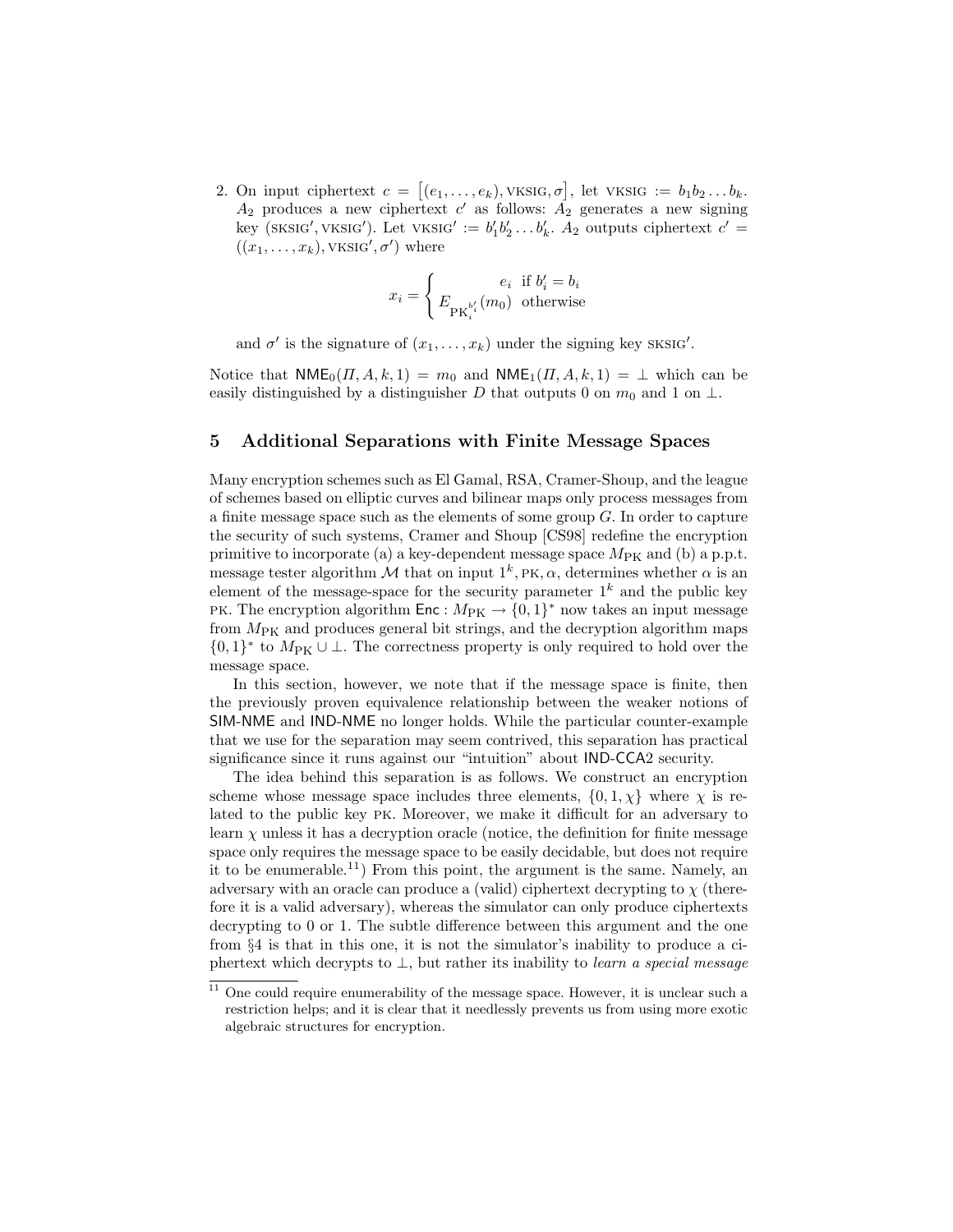in the message space which provides the separation. In the full message case, there are no such special messages since any string can be encrypted. This is the reason that the separation can be extended to valid adversaries.

Let (Gen, Enc, Dec) be an IND-NME-secure encryption scheme for general message spaces, and let  $f$  be a one-way permutation.<sup>12</sup>

Finite message space Encryption Scheme Γ

Gen'(1<sup>k</sup>): Run Gen(1<sup>k</sup>) to generate a key pair (PK, SK). Pick k-bit random string α and compute  $β = f(α)$ . Set sk' = (sk, α) and Pk' = (Pk, β). The message tester  $\mathcal{M}(m)$  works as follows: if  $m \in \{0,1\}$  or if  $f(m) = \beta$ , then return 1. Otherwise, return 0. (The messages space consists of  $\{0, 1, \alpha\}$ ).  $Enc'(m, PK')$ : if  $\mathcal{M}(m) = 0$ , return an error. Otherwise, run  $c \leftarrow Enc(\text{PK}, m)$  and

return  $(1, c)$ .  $\mathsf{Dec}'(c', \mathsf{sk}')$ : Parse c' as  $(b, c)$ , and  $\mathsf{sk}'$  as  $(\mathsf{sk}, \alpha)$ . If  $b = 0$  then output  $\alpha$ . Otherwise, output  $m \leftarrow \mathsf{Dec}(\mathsf{SK}, c)$ .

IND-NME security of the above finite-message space encryption scheme directly follows from the security of (Gen, Enc, Dec). In order to violate SIM-NME, the adversary  $B$  must be non-aborting. Therefore, the final ciphertext it produces must be in the range of the Enc function (i.e., of the form  $(1, c)$ ). Combined with the one-wayness of  $f$ , a simulator not having access to a decryption oracle will not be able to construct a *valid* encryption to the message  $\alpha$ .

However, a CCA1 attacker can easily do so by first querying  $(0,0)$  to find  $\alpha$ (notice that the attacker can query the oracle on invalid ciphertexts, but cannot produce them as final output), and then honestly encrypting  $\alpha$ .

### 6 Special Cases for Equivalence

The separation between SIM-NME<sup>'</sup> and IND-NME<sup>'</sup> hinged on the fact that the set of messages for which one can efficiently compute a ciphertext and the range of the decryption procedure differ. When these two sets are made to coincide, a scheme that is IND-NME' secure is also SIM-NME'-secure. Thus, we provide an easy way to prove that a scheme meets the strongest notion of non-malleability. As a corollary, we get that the main construction of [DDN00] achieves the strongest form of security – that is  $SIM-NME'$ -security against  $CCA2$  attacks.

**Theorem 6.** Any (finite message-space) encryption scheme  $\Pi$  which meets the IND-NME definition and for which there is an efficient algorithm  $F$ , which on input  $(PK, d)$  where d is a string in the range of Dec, produces a ciphertext c such that  $d \leftarrow \mathsf{Dec}(\mathsf{SK}, c)$ , also meets the **SIM-NME**<sup> $\prime$ </sup> definition.

<sup>&</sup>lt;sup>12</sup> In fact a one-way function would suffice. We only use a permutation for ease of exposition.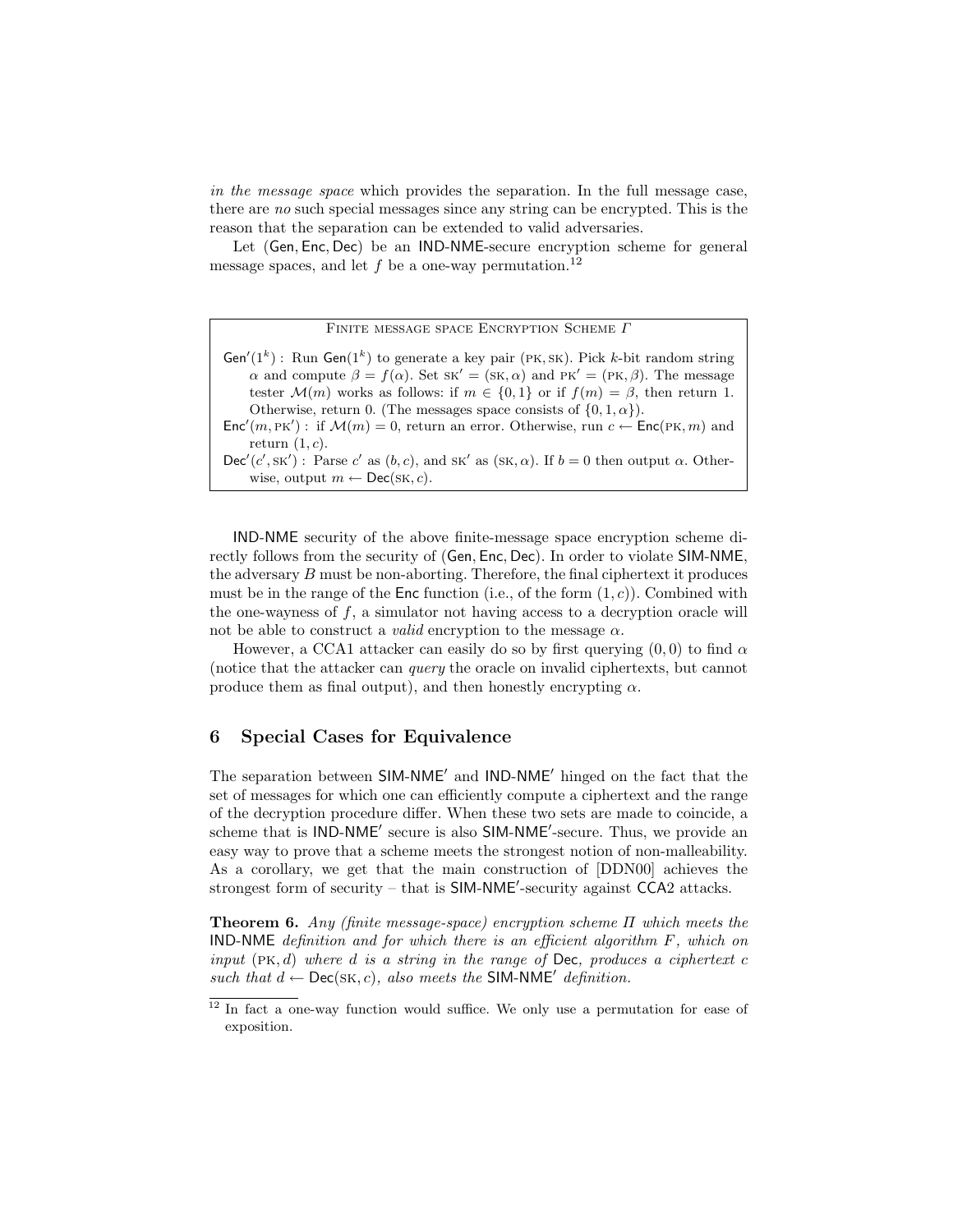This restriction could easily be added to many schemes by taking the message space to be some set  $\{0,1\}^{\ell(k)}$  for all keys generated by  $\mathsf{Gen}(1^k)$  (and by making it easy to generate invalid ciphertext). We note that the RSA-OAEP padding scheme does exactly this.

## 7 Composition: Many message security

In [PSV06], the authors show that IND-NME' security under CPA attacks composes. That is, if an encryption scheme is IND-NME<sup>'</sup>-secure when the adversary receives one encryption, it will also be IND-NME'-secure in a situation in which the adversary receives many encryptions.

A natural question is whether the same phenomena occurs under stronger CCA1 and CCA2 attacks. In this section, we answer affirmatively as described in the following theorem.

**Theorem 7.** A scheme  $\Pi$  meets  $\mathsf{IND}\text{-}\mathsf{NME}'$  under attack ATK iff it meets singlemessage IND-NME<sup>0</sup> under attack atk.

Proof Sketch: The forward implication follows directly. For the reverse direction, we present a routine hybrid argument that uses an adversary  $(A_1, A_2), D$  with advantage  $\epsilon$  to construct a new adversary  $(A'_1, A'_2)$ , D which breaks the singlemessage security with advantage  $\eta/\ell^2$ .

Define a new experiment  $\mathsf{IND-NME}'_{(b_1,...,b_\ell)}(H, A, k, \ell)$  indexed by an  $\ell$ -bit string  $(b_1, \ldots, b_\ell)$  which is the same as  $\mathsf{IND-NME}_0'(H, A, k, \ell)$  except in the fourth line (change is underlined):  $y_i \leftarrow \text{Enc}(\text{PK}, m_{b_i,i})$  for  $i \in [1, \ell]$ . Define

$$
B(i) = (\overbrace{0, \ldots, 0}^{l-i}, \overbrace{1, \ldots, 1}^{i})
$$

and note that IND-NME'<sub>0</sub> = IND-NME'<sub>B(0)</sub> and IND-NME'<sub>1</sub> = IND-NME'<sub>B( $\ell$ )</sub>. Because D distinguishes IND-NME<sub>0</sub> from IND-NME<sub>1</sub>, there exists some  $g^* \in [1, \ell]$ such that D distinguishes IND-NME<sub>B(g<sup>\*</sup>)</sub> from IND-NME<sub>B(g<sup>\*</sup>+1)</sub> with advantage  $\eta/\ell$ . This suggests the following adversary:  $A_1^{\prime O}(\text{PK})$  guesses value  $g \in [1, \ell]$ and runs  $A_1$ (PK)—answering any decryption queries by using its own decryption oracle—and waits to receive the two vector of messages  $(m_{0,1}, \ldots, m_{0,\ell})$ and  $(m_{1,1}, \ldots, m_{1,\ell})$ . Finally, A' outputs  $(m_{0,a}, m_{1,a})$  as its challenge pair and outputs state information containing g and  $m_0, m_1$ .

Adversary  $A_2^{\prime O}(y, \text{STATE}'),$  on input an encryption y, first executes the replaced line 4 of experiment  $\overline{\text{IND-NME}}_{B(g)}$  (described above) with the exception that it uses y for the  $(g + 1)$ th encryption:  $y_{g+1} \leftarrow y$ . This is possible because it receives the messages vectors  $m_0$  and  $m_1$  in STATE'.

It then feeds the resulting vector of ciphertexts  $y$  to  $A_2$  to produce another vector of ciphertexts  $(c_1, \ldots, c_\ell)$  and uses this vector as its own output. To answer any oracle query c from  $A_2$ ,  $A_2'$  uses the following procedure: If  $c = y_j$  for any  $j \in [1, \ell],$  then return  $\bot$ . Otherwise, it uses its own decryption oracle to decrypt c and answers with the returned message.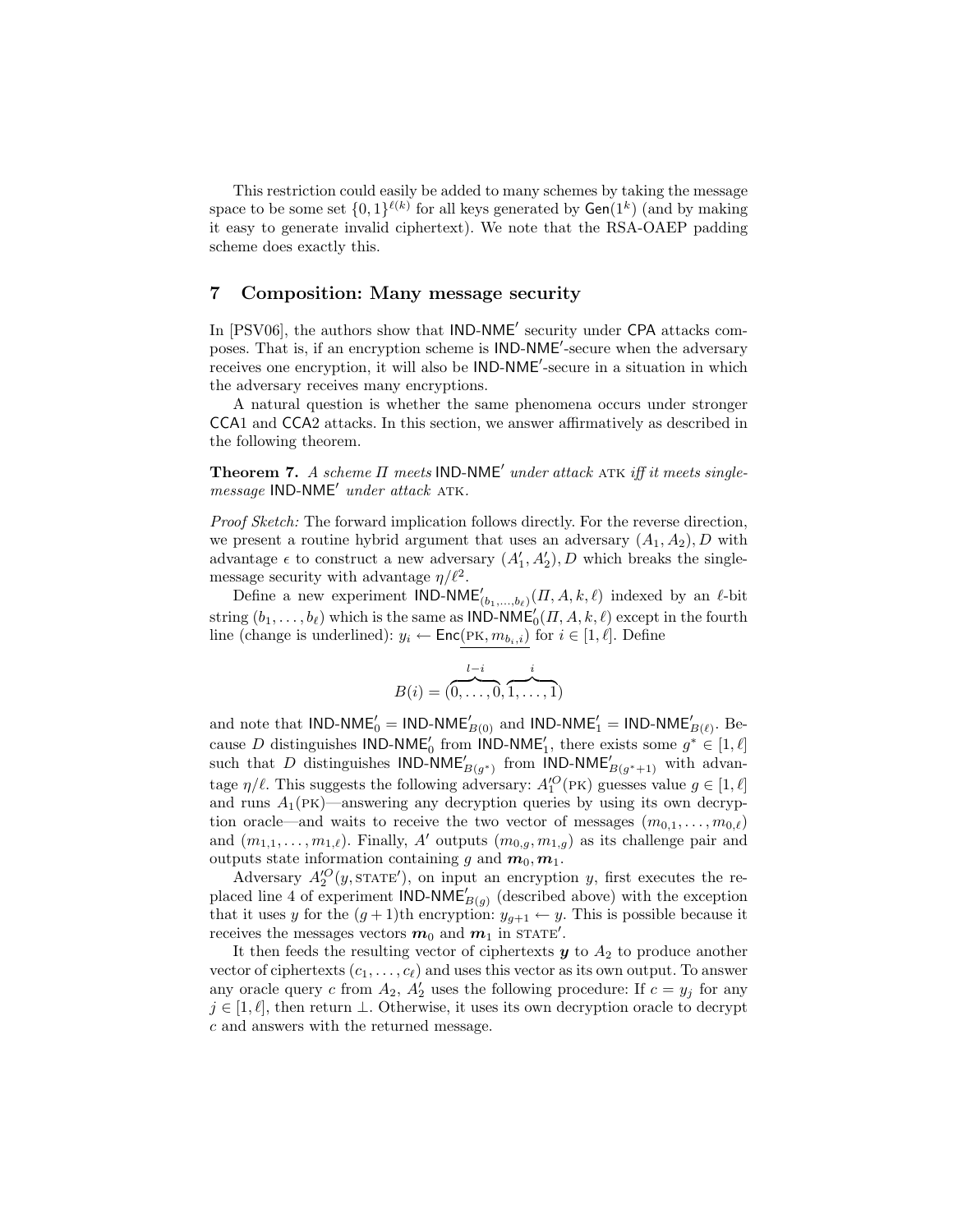Notice that IND-NME<sup>'</sup><sub>0</sub>(A'<sub>1</sub>, A'<sub>2</sub>) and IND-NME'<sub>B(g\*)</sub>(A<sub>1</sub>, A<sub>2</sub>) are *syntactically* the same, as are IND-NME<sup>'</sup><sub>1</sub>(A'<sub>1</sub>, A'<sub>2</sub>) and IND-NME<sup>'</sup><sub>B(g<sup>\*</sup>+1)</sub>(A<sub>1</sub>, A<sub>2</sub>). Because A' guesses  $g^*$  correctly with probability  $1/\ell$ , D's overall advantage in breaking the single-message non-malleability is  $\eta/\ell^2$ .  $\Box$ 

One can see here the importance of removing the "valid adversary" restriction for the hybrid argument to work. This follows because the reduction feeds a hybrid distribution to  $A_2$  and, even if  $A_2$  is itself a valid adversary for the multimessage experiment,  $A_2$  may produce invalid ciphertexts when it is fed a *hybrid* distribution. Moreover, these  $\perp$  values may form the basis for distinguishability in the hybrid experiment. Thus, one cannot guarantee that valid adversaries for the multi-message experiment can be transformed into valid adversaries for the single-message experiment. The separation in Claim 4.1 exploits this issue.<sup>13</sup>

SIM-NME and IND-NME Do Not Compose Against CCA1 or CPA Attacks We now show that (if there exist SIM-NME-secure encryption schemes) there is an encryption scheme  $\Pi'$  that is SIM-NME or IND-NME-secure when the adversary is given one ciphertext as the challenge, but there is an adversary  $A'$  that completely breaks the IND-NME-security of  $\Pi'$  when given *polynomially many* ciphertexts as challenge.

The encryption scheme  $\Pi'$  is simply the encryption scheme constructed in the proof of Thm. 5 (relying on the DDNLite construction). Thm. 5 showed that  $\Pi_L$ is 1-message IND-NME-secure (and therefore 1-message SIM-NME-secure). The many-message attack against  $\Pi'$  is a simple *covering attack*. (We mention that Gennaro and Lindell [GL03] pointed out that the DDNLite encryption scheme is not secure under under many messages. Although they did not include a description of the attack, we believe they had a similar attack in mind.)

Recall that an encryption of a message m under  $\Pi'$  consists of many encryptions of m with respect to a randomly chosen set of  $k$  (out of  $2k$ ) public-keys. Given many (roughly  $k \log k$ ) independent encryptions of m, the one can essentially recover an encryption of m under all the  $2k$  public-keys. This will enable us to construct a completely new encryption of m, and thus break  $IND-NME'$ security.

**Theorem 8.** Let atk  $\in$  {CPA, CCA1}. If there exists an encryption scheme that is IND-atk secure, then there exists another encryption scheme  $\Pi'$  that is 1message IND-NME-atk-secure (respectively SIM-NME-atk-secure), but is not even IND-NME-CPA-secure (respectively, SIM-NME-CPA-secure).

### Proof. Omitted

<sup>&</sup>lt;sup>13</sup> This argument also applies to a different interpretation of "valid adversary" in which one forces the single-message experiment to return 0 when invalid ciphertexts are produced. In this case, when  $A_2$  produces invalid ciphertexts in the hybrid experiments, the value of both hybrid experiments  $(b = 0, 1)$  will be 0 and the weaker definition will thus be met even though there might still be a distinguisher which could have distinguished the output of  $A'_2$ .